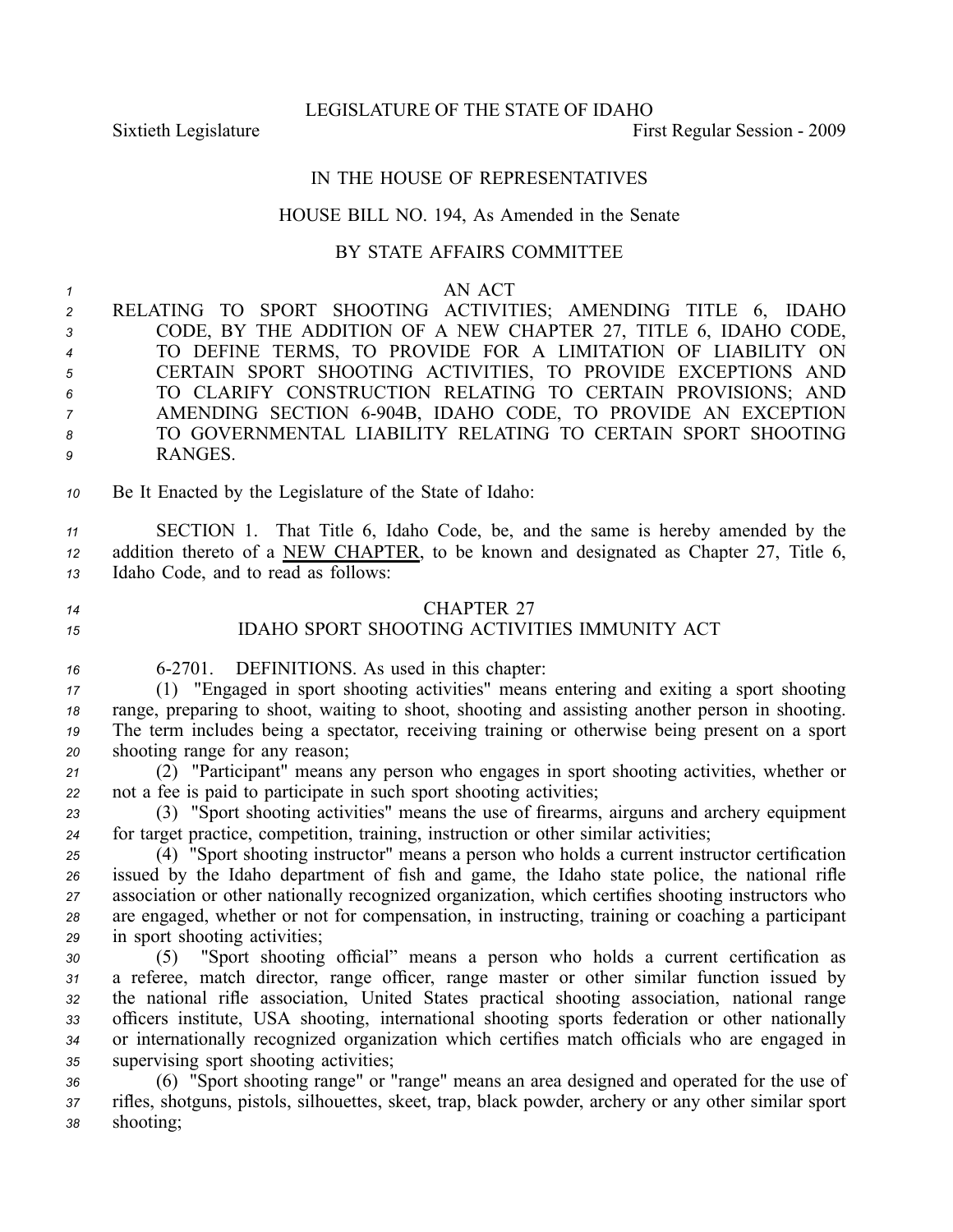*<sup>1</sup>* (7) "Sport shooting range operator" means an individual, group or club, partnership, *<sup>2</sup>* limited liability company or corporation, whether or not operating for profit, which owns, *<sup>3</sup>* operates or otherwise provides <sup>a</sup> range for spor<sup>t</sup> shooting activities; and

*<sup>4</sup>* (8) "Sport shooting sponsor" means an individual, group or club, partnership, limited *<sup>5</sup>* liability company or corporation, whether or not operating for profit, which promotes or *<sup>6</sup>* conducts spor<sup>t</sup> shooting activities.

 62702. LIMITATION OF LIABILITY ON SPORT SHOOTING ACTIVITIES. (1) Except as provided in subsection (2) or (3) of this section, <sup>a</sup> spor<sup>t</sup> shooting range operator, spor<sup>t</sup> shooting sponsor, spor<sup>t</sup> shooting official or spor<sup>t</sup> shooting instructor shall not be liable for any injury, including an injury causing death, to <sup>a</sup> participant engaged in spor<sup>t</sup> shooting activities and, excep<sup>t</sup> as provided in subsection (2) or (3) of this section, no participant or participant's representative, may maintain an action against, or recover from, <sup>a</sup> spor<sup>t</sup> shooting range operator, spor<sup>t</sup> shooting sponsor, spor<sup>t</sup> shooting official or spor<sup>t</sup> shooting instructor for an injury to, or the death of, <sup>a</sup> participant engaged in spor<sup>t</sup> shooting activities.

*<sup>15</sup>* (2) Nothing in subsection (1) of this section shall preven<sup>t</sup> or limit the liability of <sup>a</sup> spor<sup>t</sup> *<sup>16</sup>* shooting range operator, spor<sup>t</sup> shooting sponsor, spor<sup>t</sup> shooting official or spor<sup>t</sup> shooting range *<sup>17</sup>* instructor:

*<sup>18</sup>* (a) If the spor<sup>t</sup> shooting range operator, spor<sup>t</sup> shooting sponsor, spor<sup>t</sup> shooting official or *<sup>19</sup>* spor<sup>t</sup> shooting instructor:

- *<sup>20</sup>* (i) Commits an act or omission that constitutes gross negligence or willful and *<sup>21</sup>* wanton disregard for the safety of the participant and that act or omission caused *<sup>22</sup>* the injury;
- *<sup>23</sup>* (ii) Intentionally injures the participant;
- *<sup>24</sup>* (iii) Fails to exercise ordinary care in the spor<sup>t</sup> shooting range operator's, spor<sup>t</sup> *<sup>25</sup>* shooting sponsor's, spor<sup>t</sup> shooting official's or spor<sup>t</sup> shooting instructor's own use *<sup>26</sup>* of <sup>a</sup> firearm, airgun or archery equipment; or
- *<sup>27</sup>* (iv) Provides firearms, airguns or archery equipment to <sup>a</sup> participant and fails to *<sup>28</sup>* exercise ordinary care to determine that the provided firearms, airguns or archery *<sup>29</sup>* equipment are in <sup>a</sup> safe operating condition.
- *<sup>30</sup>* (b) Under liability provisions as set forth in the products liability laws;
- *<sup>31</sup>* (c) Under the liability provisions set forth in chapter 9, title 6, Idaho Code; or
- *32* (d) Under the provisions of the Idaho worker's compensation law, section 72-101, Idaho *<sup>33</sup>* Code, et seq.
- *<sup>34</sup>* (3) Nothing in subsection (1) of this section shall preven<sup>t</sup> or limit the liability of <sup>a</sup> *<sup>35</sup>* spor<sup>t</sup> shooting range operator if <sup>a</sup> participant sustains an injury because of <sup>a</sup> dangerous latent *<sup>36</sup>* condition which was known or should have been known to the spor<sup>t</sup> shooting range operator *<sup>37</sup>* and for which warning signs had not been conspicuously posted.
- *<sup>38</sup>* (4) Nothing in this section shall be construed to enlarge or otherwise adversely affect the *<sup>39</sup>* liability of any party. This section shall not be construed to impair any defense and any other *<sup>40</sup>* immunity or bar to <sup>a</sup> civil lawsuit shall remain in effect.

*<sup>41</sup>* SECTION 2. That Section 6904B, Idaho Code, be, and the same is hereby amended to *<sup>42</sup>* read as follows:

*<sup>43</sup>* 6904B. EXCEPTIONS TO GOVERNMENTAL LIABILITY. A governmental entity *<sup>44</sup>* and its employees while acting within the course and scope of their employment and without